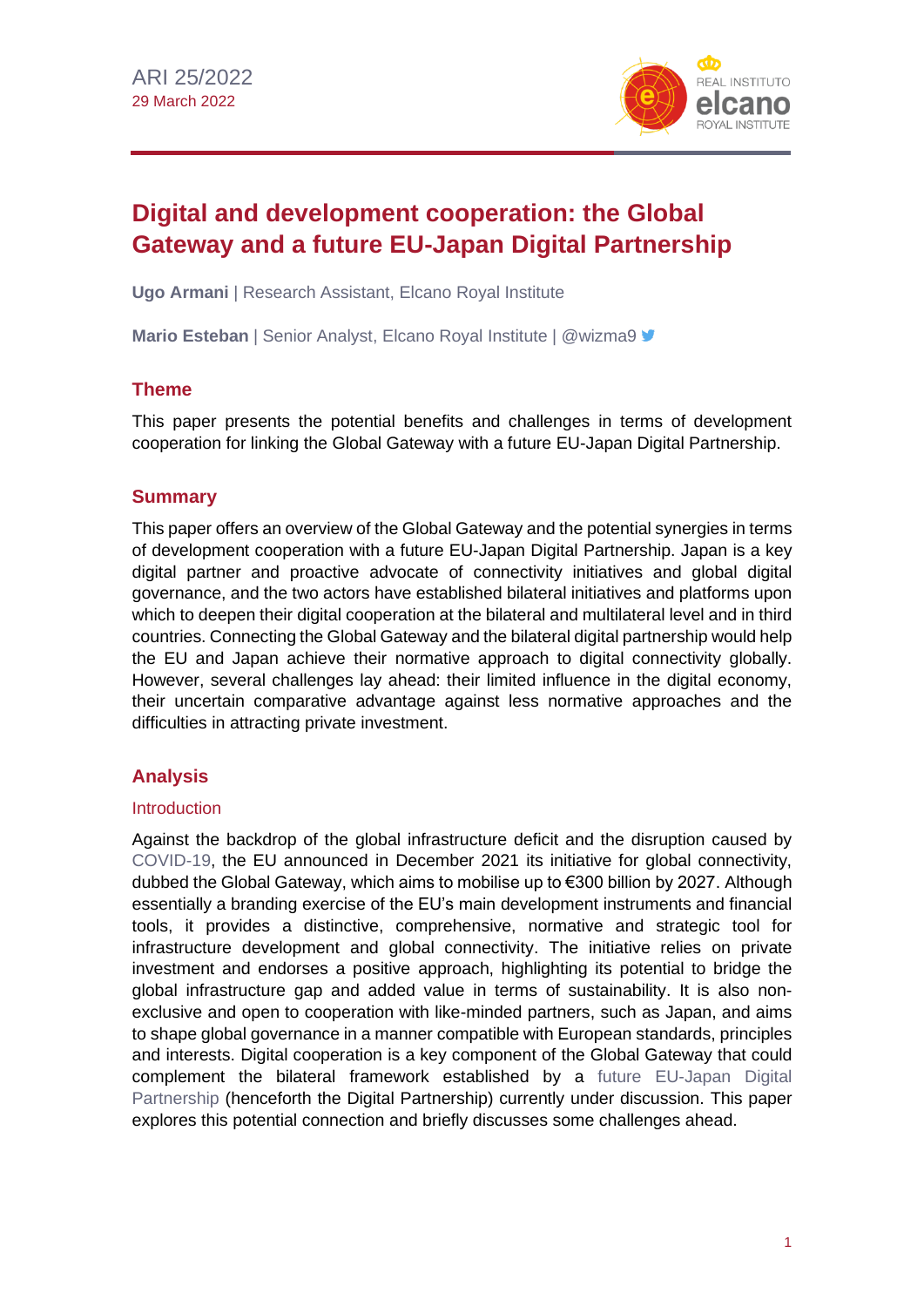Digital and development cooperation: the Global Gateway and a future EU-Japan Digital Partnership ARI 25/2022 - 29/3/2022 - Elcano Royal Institute

#### An open and multistakeholder approach to connectivity: shaping global governance with like-minded partners

With [the Global Gateway,](https://ec.europa.eu/info/sites/default/files/joint_communication_global_gateway.pdf) the EU showcases a comprehensive, normative and strategic approach to connectivity covering hard and soft infrastructure and the ongoing industrial, [green and digital transitions,](https://www.realinstitutoelcano.org/en/sustainability-driven-digital-transitions-tools-for-the-long-term/) with guiding principles such as human rights, democratic values, high standards, transparency, economic openness, and the promotion of green and private investment. The Global Gateway provides a consolidated framework to disburse and lever investments, but also to establish an 'enabling environment' to attract investment in partner countries. Hence, the initiative is implicitly and symbolically contrasted with China's flagship connectivity initiative: the Belt and Road (BRI). In addition, the Global Gateway is 'security-focused', reflecting a rising strategic awareness since the EU's 2018 strategy on connectivity, with a greater emphasis on the links between normative principles and the EU's strategic interests, on the resilience of global supply chains, on cyber and hybrid threats, and on the risks of 'economic coercion' linked with connectivity. Nevertheless, the EU adopts above all a positive approach, which emphasises its added value in terms of [sustainability and long-term benefits,](https://ec.europa.eu/commission/presscorner/detail/en/ip_21_6433) rather than denouncing the BRI's normative shortfalls.

The Global Gateway merges the EU's current de-risking instruments, guarantees and blended finance –combining EU grants with other public or private financing– and, as such, it essentially constitutes a branding exercise. However, it also undertakes a double coordination effort through a Team Europe approach –member states and EU institutions– and with a holistic approach to several instruments for development cooperation and external action. This amounts to a significant volume of development finance, as the EU and EU members states remain the world's leading providers of official development assistance (ODA), on a par with conservative estimates of [the](https://www.bruegel.org/2021/12/the-global-gateway-a-real-step-towards-a-stronger-europe-in-the-world/)  [volume of loans](https://www.bruegel.org/2021/12/the-global-gateway-a-real-step-towards-a-stronger-europe-in-the-world/) under the BRI. The EU funding in the Global Gateway framework will be mainly provided through the European Fund for Sustainable Development Plus (EFSD+), the financial component of the Neighbourhood, Development and International Cooperation Instrument (NDICI). In that respect, private investment will be a key factor for the EU initiative, as the EFSD+ is expected to lever €135 billion in investments from €40 billion EU guarantees. This 3.4 leverage factor is clearly within reach as regards previous EFSD planning (2017-2020), which achieved a ratio of one to 10, although this included funding from other [public and multilateral sources,](https://www.europarl.europa.eu/RegData/etudes/STUD/2020/603486/EXPO_STU(2020)603486_EN.pdf) and actual figures in terms of private investment are probably significantly lower. In addition to the EFSD+, €18 billion will be disbursed under other EU external assistance programmes and €145 billion levered by European financial and development finance institutions.

A financial breakdown shows that, although global, the Global Gateway will focus on the European Southern and Eastern neighbourhood and Sub-Saharan Africa, reflecting the traditional priorities of the EU's ODA. It will build on past initiatives towards these regions, including the Economic and Investment Plans for the Western Balkans, the Eastern Partnership, the Trans-Mediterranean Transport Network and the Renewed partnership with the Southern Neighbourhood. Roughly half of the [€60.38 billion budget of the NDICI](https://ec.europa.eu/international-partnerships/global-europe) will be allocated to Sub-Saharan Africa and €19.32 billion to the Neighbourhood. In February 2022 this distribution was confirmed during the  $6<sup>th</sup>$  EU-African Union (AU) Summit, with the announcement of  $a \in 150$  billion Africa-Europe Investment Package, ie, half the budget of the Global Gateway. However, the global reach of the EU's initiative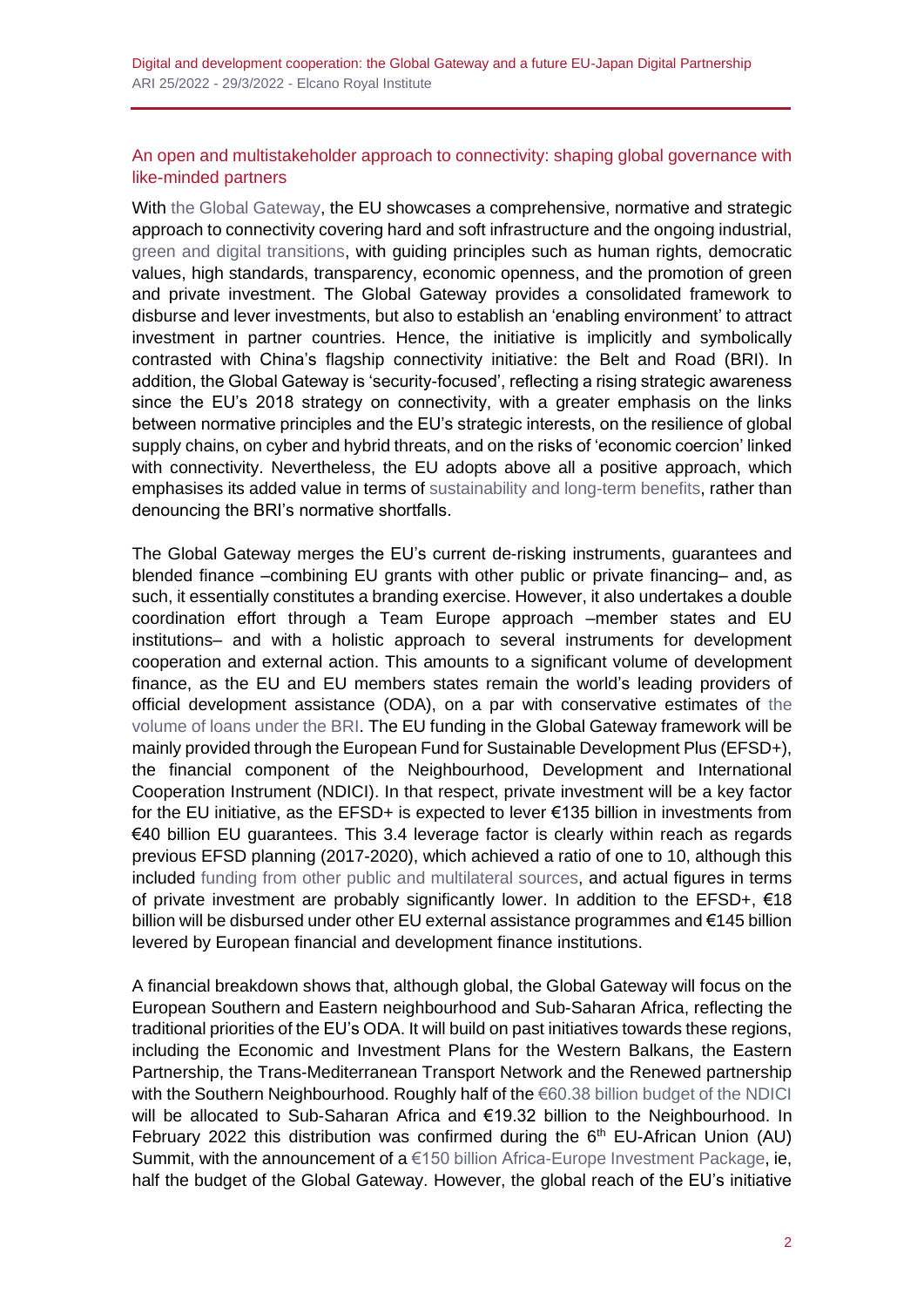might be multiplied as it also provides a framework to engage with like-minded partners and their own connectivity initiatives, offering opportunities to pool resources and assets in different priority areas, and to achieve a greater impact on global governance. Among these are the US, Canada, Japan, South Korea and India. The initiative also seeks complementarity with the US-led Build Back Better World (B3W) announced during the 2021 G7 Summit. Connectivity initiatives from G7 partners share similar normative approaches and also depend on mobilising private funds. This contrasts with the BRI, which remains mainly based on public funding. These amounted to almost 90% of total [financing](https://www.aei.org/wp-content/uploads/2018/11/Updated-BRI-Report.pdf?x91208) during the first half of 2019, but their share was lower in 2018 (70%), and the Chinese initiative has also pledged ['new models of investment'](https://www.mfa.gov.cn/ce/cena/eng/sgxw/t1461872.htm) and a greater role for private capital, with evidence of smaller-scale funding and the promotion of private enterprise. The Global Gateway does not preclude the participation of China, as it adopts a positive and open approach, conceivably more effective than a confrontational one, and is easier to endorse for partner countries seeking to avoid binary choices. However, its emphasis on values, high-quality standards and openness will place a limit on bilateral collaboration. Despite positive signals which suggest partial compatibility of the BRI with the EU's approach, for instance, the internationalisation of green principles and the [halt](https://www.reuters.com/world/china/xi-says-china-aims-provide-2-bln-vaccine-doses-by-year-end-2021-09-21/)  to [coal project](https://www.reuters.com/world/china/xi-says-china-aims-provide-2-bln-vaccine-doses-by-year-end-2021-09-21/) financing abroad, and the persistent lack of transparency and open procurement pose systemic contradictions, and cooperation will be limited by the Global Gateway's mechanisms against 'abnormally low tenders' and 'foreign subsidies that undermine the level playing field'.

## Complementing an EU-Japan Digital Partnership: a catalyst for global influence

Digital cooperation is a top priority for the initiative, which overlaps the EU's digital agenda and its [Indo-Pacific](https://ec.europa.eu/info/sites/default/files/jointcommunication_indo_pacific_en.pdf) strategy. Digitalisation was already one of the five priority sectors of the previous EFSD Guarantee, with [32% of total funds](https://ec.europa.eu/eu-external-investment-plan/sites/default/files/documents/efsd_guarantees-feb_2021-en.pdf) and 10% of the new NDICI budget being allocated to digital actions. The EU's communication on the Global Gateway mentions both soft and hard infrastructure, like submarine and terrestrial fibreoptic cables, as well as cooperation in emerging technologies, under a general scheme combining infrastructure investments with technical and regulatory assistance on cybersecurity, data privacy and 'fair and open digital markets', among others. Such a comprehensive and normative approach to digital cooperation is key to promoting the convergence on digital governance with third countries. Th[e EU Indo-Pacific strategy](https://www.realinstitutoelcano.org/en/analyses/the-eu-japan-partnership-in-the-indo-pacific-opportunities-and-challenges/) has pledged to build a regulatory environment and mobilise funding for better digital (and physical) connectivity. In that respect, it proposes to sign 'digital partnerships' with Japan, South Korea and Singapore. These partnerships aim at enhancing cooperation and interoperability on emerging technologies, like 5G and artificial intelligence, but also on digital norms and supply-chain resilience.

Japan is a key partner for the EU in this field and has been proactive in global digital governance. For instance, Japan has promoted the concept of Data Free Flow with Trust and the principles of AI governance recognised in multilateral forums like the G7, G20 and the Organisation for Economic Co-operation and Development. The EU and Japan pledged to deepen their digital cooperation and promote global standards on emerging technologies at their bilateral summit in May 2021. A future EU-Japan Digital Partnership would expand and draw on a series of institutionalised bilateral platforms and agreements, among which are: (1) the Economic and Strategic Partnership Agreements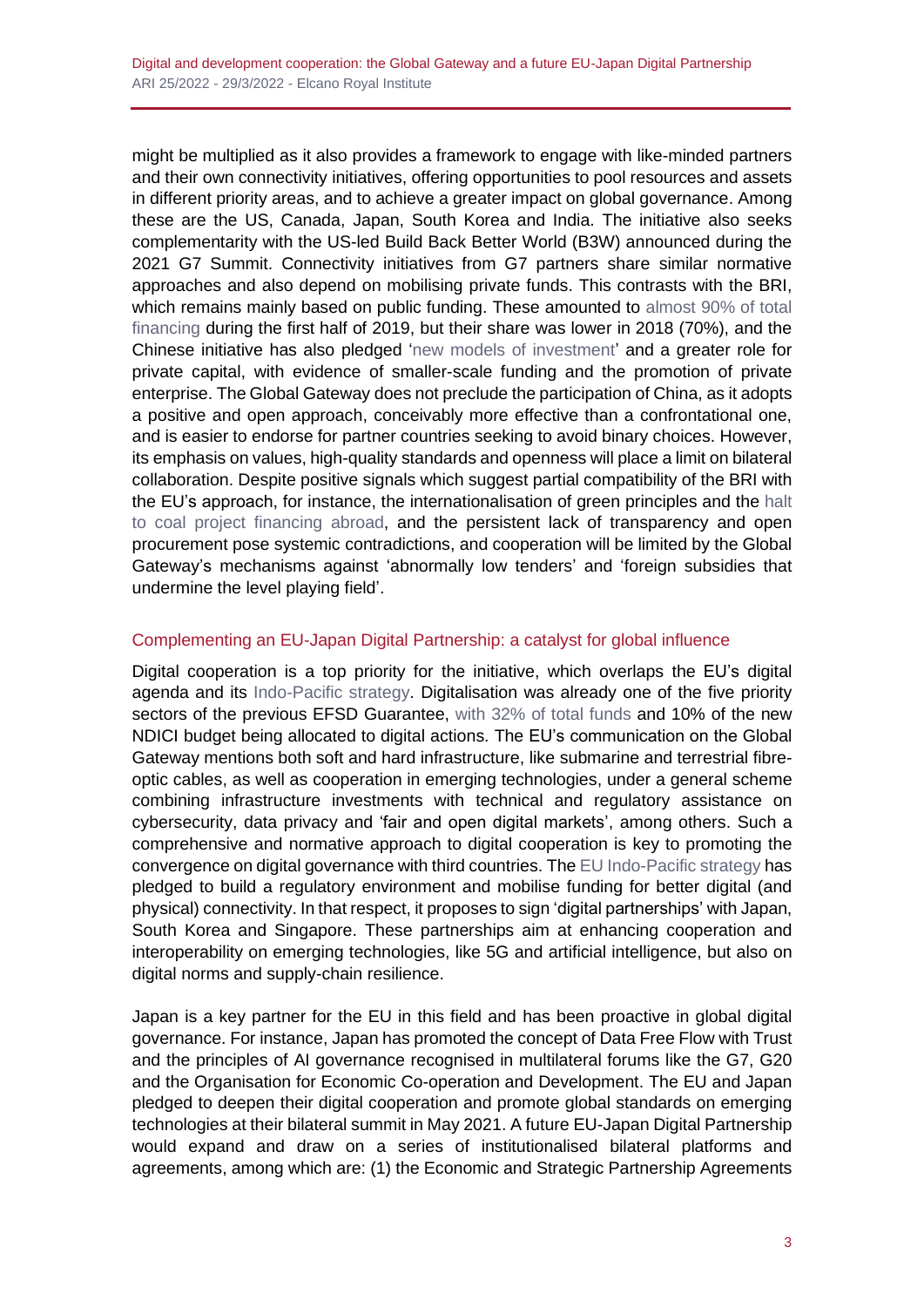that championed shared values and covered e-commerce and cybersecurity; (2) the annual [ICT Policy Dialogue](https://www.soumu.go.jp/main_sosiki/joho_tsusin/eng/pressrelease/2021/2/26_07.html) and biannual [ICT Strategy Workshops,](https://www.soumu.go.jp/main_sosiki/joho_tsusin/eng/pressrelease/2021/11/19_06.html) covering emerging technologies and digital governance, that gathered together the Commission's Directorate‑General for Communications Networks, Content and Technology (DG Connect), the Japanese Ministry of Economy, Trade and Industry (METI) and the Ministry of Internal Affairs and Communications (MIC), as well as European and Japanese business officials; (3) the EU Japan Adequacy Decision; and (4) the [2019](https://www.realinstitutoelcano.org/en/commentaries/connectivity-and-infrastructure-can-the-eu-japan-partnership-make-a-difference/)  [Partnership on Sustainable Connectivity and Quality Infrastructure](https://www.realinstitutoelcano.org/en/commentaries/connectivity-and-infrastructure-can-the-eu-japan-partnership-make-a-difference/) (henceforth the Connectivity Partnership), which promotes the involvement of the private sector in developing cooperation in third countries and covers digital connectivity, with a stress on digital and data infrastructures, policy and regulatory frameworks, and the importance of an 'open, free, stable, accessible, interoperable, reliable and secure cyberspace'.

The outline of the digital partnership mainly includes two complementary aspects: bilateral cooperation on emerging technologies and on related standards, aiming to develop the EU and Japanese digital capacities and their influence on digital governance. This calls for connections with their global connectivity initiatives and their relationship with third countries, starting with the sustainability and resilience of chip supply chains. Discussions on the issue were held during a visit by [Thierry Breton](https://ec.europa.eu/commission/commissioners/2019-2024/breton/blog/technological-geopolitics-its-time-europe-play-its-cards_en) -European Commissioner for the Internal Market– to Japan and are a key aspect of the Digital Partnership and one of the three pillars of the upcoming EU Chip Act, aimed at decreasing the EU's vulnerability to supply-chain disruption through international partnerships. In that respect, the EU and Japan share the same strategic goal of increasing their chip production capacity, trebling the annual revenue of the national semiconductor industry to [US\\$114 billion by 2030](https://www.japantimes.co.jp/news/2021/11/16/business/economy-business/domestic-chip-revenue/) on the Japanese side. To address their limitations in the field, the two partners could coordinate their investments to achieve complementarities and foster innovation along the chain of production, levering on their respective capacities in terms of chip design and manufacturing and some EU member states' specific strengths, such as the Dutch and Spanish leadership in extreme ultraviolet lithography technology used for the manufacture of [advanced chip making](https://www.nytimes.com/2021/07/04/technology/tech-cold-war-chips.html)  [machines](https://www.nytimes.com/2021/07/04/technology/tech-cold-war-chips.html) and in electronic components for [passive keyless car entry,](https://ec.europa.eu/commission/presscorner/detail/en/SPEECH_22_888) respectively. However, decreasing digital-related dependence would require action beyond the bilateral framework and the establishment of international partnerships with other suppliers and manufacturers. This could include Taiwan or the US, with a firm like Intel paving the way for cooperation to [strengthen the chip industry in](https://www.reuters.com/technology/germany-wins-big-intel-spreads-chip-investment-across-six-eu-countries-2022-03-15/) several EU member [states,](https://www.reuters.com/technology/germany-wins-big-intel-spreads-chip-investment-across-six-eu-countries-2022-03-15/) but also with third countries like [Malaysia,](https://www.reuters.com/technology/intel-invest-7-bln-new-plant-malaysia-creating-9000-jobs-2021-12-16/) which could be integrated in a global framework for supply-chain security and resilience. The latter would also require the EU and Japan to seek partnerships for [rare earth, metal](https://www.realinstitutoelcano.org/en/commentaries/the-global-gateway-its-not-the-money-its-the-strategy/) and raw material supply, which is critical for manufacturing technological capabilities and products. Likewise, even if the Digital Partnership Cooperation tackles emerging technologies and standardisation on a bilateral basis, increased influence and capacities would also require reaching third parties, including through digital ODA, with the possibility of pooling EU and Japanese resources, technologies, financing and respective business networks and expertise in third markets. From an EU perspective, this is of particular interest in the Indo-Pacific, which remains a secondary area under the new NDICI budget (14%), but which was the destination of [over 60%](https://www.oecd-ilibrary.org/sites/b8cf3944-en/index.html?itemId=/content/component/b8cf3944-en) of Japan's ODA in 2019, mainly allocated to South-East Asia.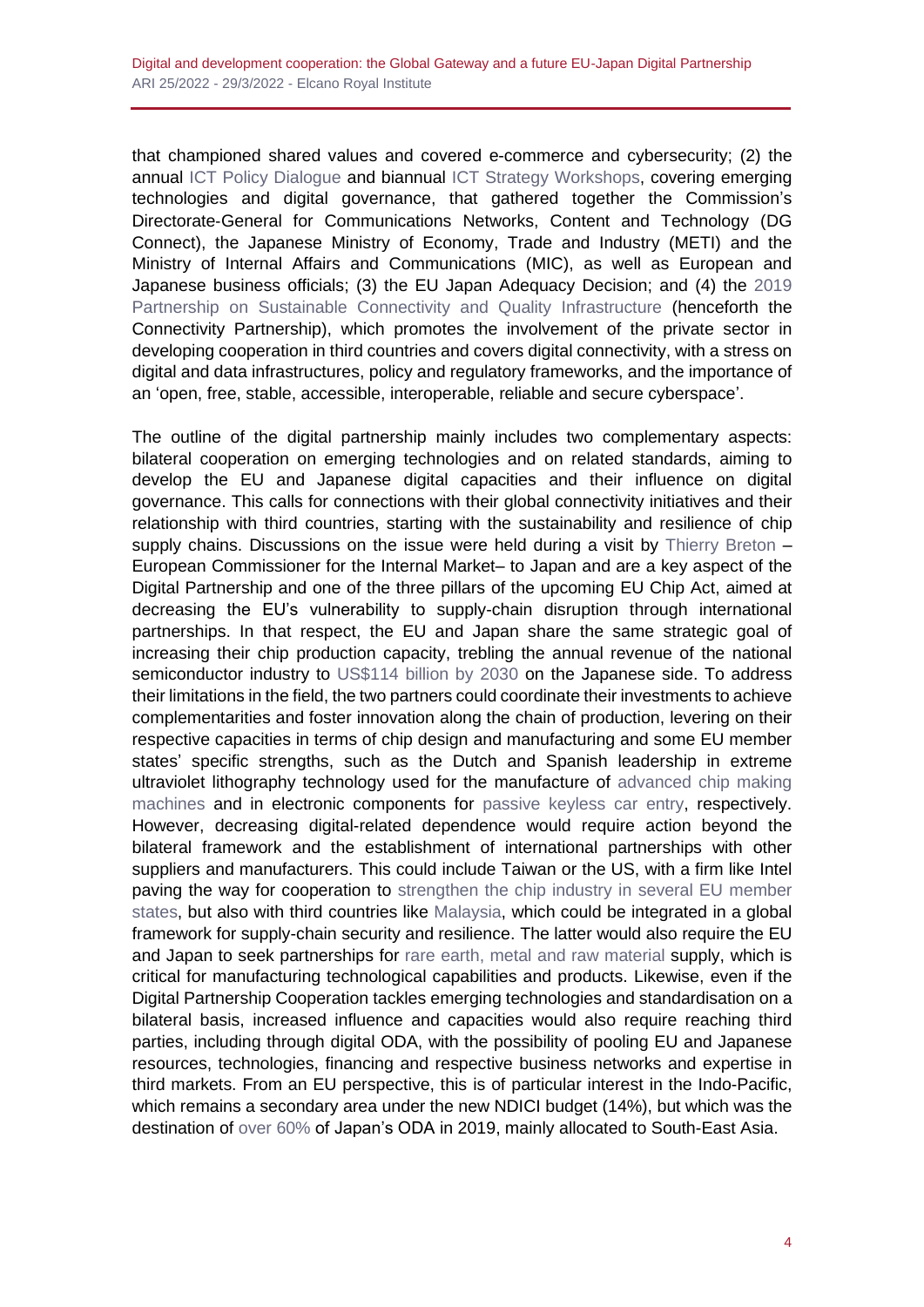The global reach of EU and Japanese digital cooperation will also increase through coordination with other digital-related initiatives, committed to deliver digital projects in third countries. The US will be a key partner in this respect through the B3W, its recent Indo-Pacific Economic Framework or the [US Digital Connectivity and Cybersecurity](https://www.state.gov/wp-content/uploads/2021/11/2021-023h-CD-DCCP-One-Pager-10292021-Accesssible-11012021.pdf)  [Partnership,](https://www.state.gov/wp-content/uploads/2021/11/2021-023h-CD-DCCP-One-Pager-10292021-Accesssible-11012021.pdf) which aims to promote an open, interoperable, reliable and secure digital economy in emerging global markets. Some EU member states and, with more intensity, Japan have already engaged in several US initiatives, such as: the [Clean Network,](https://2017-2021.state.gov/building-a-clean-network-key-milestones/index.html) which also comprises European and Japanese businesses and telcos; the [Japan-US Strategic](https://www.mofa.go.jp/files/000482895.pdf)  [Digital Economy partnership;](https://www.mofa.go.jp/files/000482895.pdf) the [US-Japan Global Digital Connectivity Partnership;](https://www.state.gov/joint-statement-on-the-launch-of-the-u-s-japan-global-digital-connectivity-partnership/) and the 2018 Australia-Japan-US Trilateral Partnership for Infrastructure Investment in the Indo-Pacific. Focusing on a broad range of sectors of the digital economy, these initiatives converge on the need to pool resources and adopt the same approach of levering on private investment. In the Indo-Pacific, India might also be a significant partner with existing initiatives both with Japan and the EU, such as the India-Japan Cyber Dialogue, the Asia-Africa Growth Corridor (AAGC), the India-Japan Digital Partnership and the EU-India Connectivity and Strategic Partnerships.

EU and Japanese financial institutions are also key actors for the implementation of the two countries' approaches to digital cooperation. European financial institutions will be peer partners to lever private investment under the Global Gateway Initiative, and crucial players to foster private investment in low- and middle-income countries. The EU and Japan have already established a series of agreements under their connectivity partnership to mobilise these institutions' experience and assets, lever private investment and develop infrastructure projects. This includes memorandums of understanding involving the European Investment Bank (EIB), the European Bank for Reconstruction and Development's (EBRD), the Japan International Cooperation Agency, the Japan Bank for International Cooperation (JBIC), and the Nippon Export and Investment Insurance (NEXI). These institutions have engaged in all aspects of digital cooperation to varying degrees. For instance: over the past decade the [EIB's](https://www.eib.org/en/projects/pipelines/)  [blended finance](https://www.eib.org/en/projects/pipelines/) has covered fibre-optic networks and other telecom infrastructures; JICA is promoting an open, free and secure [digital transformation](https://www.jica.go.jp/activities/issues/digital/ei8tc50000005j05-att/digital_en.pdf) encompassing smart agriculture, e-health, smart cities and e-government, among others; the EBRD has recently issued its [approach on digital transition,](https://www.ebrd.com/news/2021/ebrd-adopts-first-digital-approach.html) which adds to it[s ICT strategy;](https://www.ebrd.com/what-we-do/sectors-and-topics/ict/overview.html) and [JBIC](https://www.jbic.go.jp/en/about/introduction/images/infra06.pdf) and [NEXI](https://www.nexi.go.jp/corporate/booklet/pdf/annual2020-e.pdf) have been involved in a submarine cable project connecting Palau under the Australia-Japan-US Trilateral Partnership. An EU-Japan digital partnership should also learn from the difficulties encountered by some of these initiatives, such as the impossibility of implementing further projects of digital infrastructure by the Australia-Japan-US Trilateral Partnership after announcing their infrastructure certification scheme, Blue Dot Network, due to a lack of consensus on certain technical certification standards.

#### Challenges and limits of a value-driven approach

The EU and Japanese approach to digital cooperation with third countries can offer added value in terms of sustainability, but it might nevertheless face constraints that could hamper its impact on global digital governance. Private investment is a crucial element under the EU's and Japan's digital connectivity initiatives and is indispensable to bridge the global infrastructure deficit. However, in terms of development cooperation,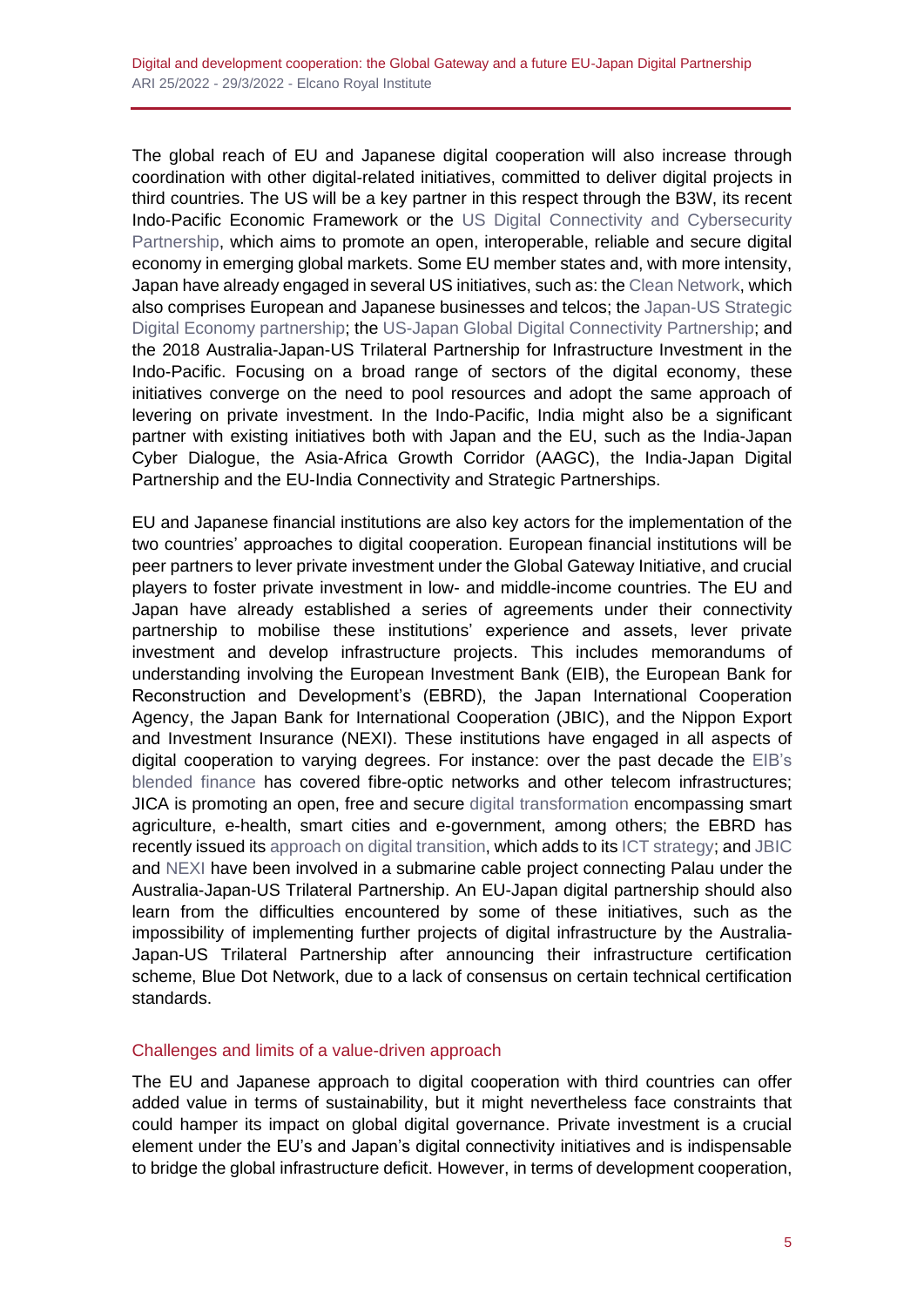attracting private investment poses certain challenges. Private investment in infrastructure in low- and middle-income countries [has declined over the past decade](https://cdn.gihub.org/umbraco/media/4374/gihub_v9.pdf) and there is a disparity between the two groups, with the latter tending to attract more [investment than the former.](https://www.oecd-ilibrary.org/sites/57620d04-en/1/3/4/index.html?itemId=/content/publication/57620d04-en&_csp_=d7d2658c58d2adcaf3a5f084421f4758&itemIGO=oecd&itemContentType=book) This might impact the reach of the Global Gateway as lowincome countries with high-risk investment profiles will require greater financial support, decreasing the investment leverage ratio. In addition, these countries might prove more challenging partners when enabling investment-friendly environments and fostering private-sector development. This was apparent with the [EFSD blending facilities](https://ec.europa.eu/eu-external-investment-plan/sites/default/files/documents/efsd_operational_report_en.pdf) from 2017-20, where the share allocated to private sector development was by far smaller under the [Sub-Saharan] African Investment Platform (10%), comprising three quarters of low-income countries, than under the [Southern and Eastern] Neighbourhood Investment Platform (39%), comprising middle-income countries only. However, for both categories, attracting private investment may be easier in some high-growth revenue sectors [like telecommunications,](https://unctad.org/system/files/official-document/ldcr2019_ch3_en.pdf) which have additionally benefited from the pandemic.

In addition, both actors are quite strong in key elements for digital development such as capacity-building, technical assistance and regulation, and, eventually, in ensuring the [sustainability of infrastructure investments.](https://ecdpm.org/talking-points/eu-global-gateway-groundbreaking-initiative-smart-rebranding/) In addition, European and Japanese companies, unlike Chinese companies, tend to have an exit strategy once the projects have been implemented. Nevertheless, they may find themselves in relative difficulty in the field of hard infrastructure, especially faced with Chinese projects and the Digital Silk Road, while it is also essential to bridge digital skills and the technological gap and develop third-country local capacities. This might be a challenge, as it could decrease their attractiveness and comparative advantage with regard to Chinese initiatives, not least because China's approach under the Digital Silk Road itself pursues a comprehensive approach that incorporates elements of soft infrastructure. Similarly, the EU and Japan appear as [second-tier](https://unctad.org/system/files/official-document/tir2020_en.pdf#page=47) powers in some sectors of the digital economy, compared with the US or China, for example, in [cloud,](https://www.gartner.com/en/newsroom/press-releases/2021-06-28-gartner-says-worldwide-iaas-public-cloud-services-market-grew-40-7-percent-in-2020) blockchain and [artificial](https://itif.org/publications/2021/01/25/who-winning-ai-race-china-eu-or-united-states-2021-update)  [intelligence,](https://itif.org/publications/2021/01/25/who-winning-ai-race-china-eu-or-united-states-2021-update) in terms of market share, business assets and [investments.](https://www.eib.org/attachments/thematic/artificial_intelligence_blockchain_and_the_future_of_europe_en.pdf) This could hinder their access to third markets, their capacity to provide normative alternatives and make it hard to deal with concerns that have been associated with Chinese infrastructure and the predominance of GAFAM, such as the misuse or dominance of emerging technologies, infringements of data privacy and the diminishing of digital sovereignty. China's engagement in digital infrastructure, for example, increases [interoperability and](https://www.clingendael.org/sites/default/files/2020-07/Report_Digital_Silk_Road_July_2020.pdf)  [compatibility](https://www.clingendael.org/sites/default/files/2020-07/Report_Digital_Silk_Road_July_2020.pdf) with Chinese technology, equipment, norms and standards. This might well complicate European and Japanese digital cooperation efforts to shape digital governance in third countries, especially in regions such as Sub-Saharan Africa, where Chinese digital projects have gained significant traction. There, the EU-Africa Investment Package is expected to deliver both hard and soft infrastructure projects, including submarine and terrestrial fibre-optic cables, cloud and data infrastructure, and the development of human-centred regulatory frameworks. The NDICI multi-annual [indicative programmes](https://ec.europa.eu/international-partnerships/global-europe-programming_en) in Nigeria, Cameroon, Republic of Congo, Zambia, Kenya and South Africa mention digital inclusion, training, the development of ICT solutions, the development of regulatory frameworks and the reinforcement of digital ecosystems to favour a human-centric digitalisation. In the selected middle-income countries (Kenya, Nigeria and South Africa) last-mile digital infrastructure is also mentioned, especially in underserved and rural areas. However, European and Japanese actors will have to compete with [Chinese companies,](https://chinatechmap.aspi.org.au/#/map/) such as Huawei, engaged in multiple hard